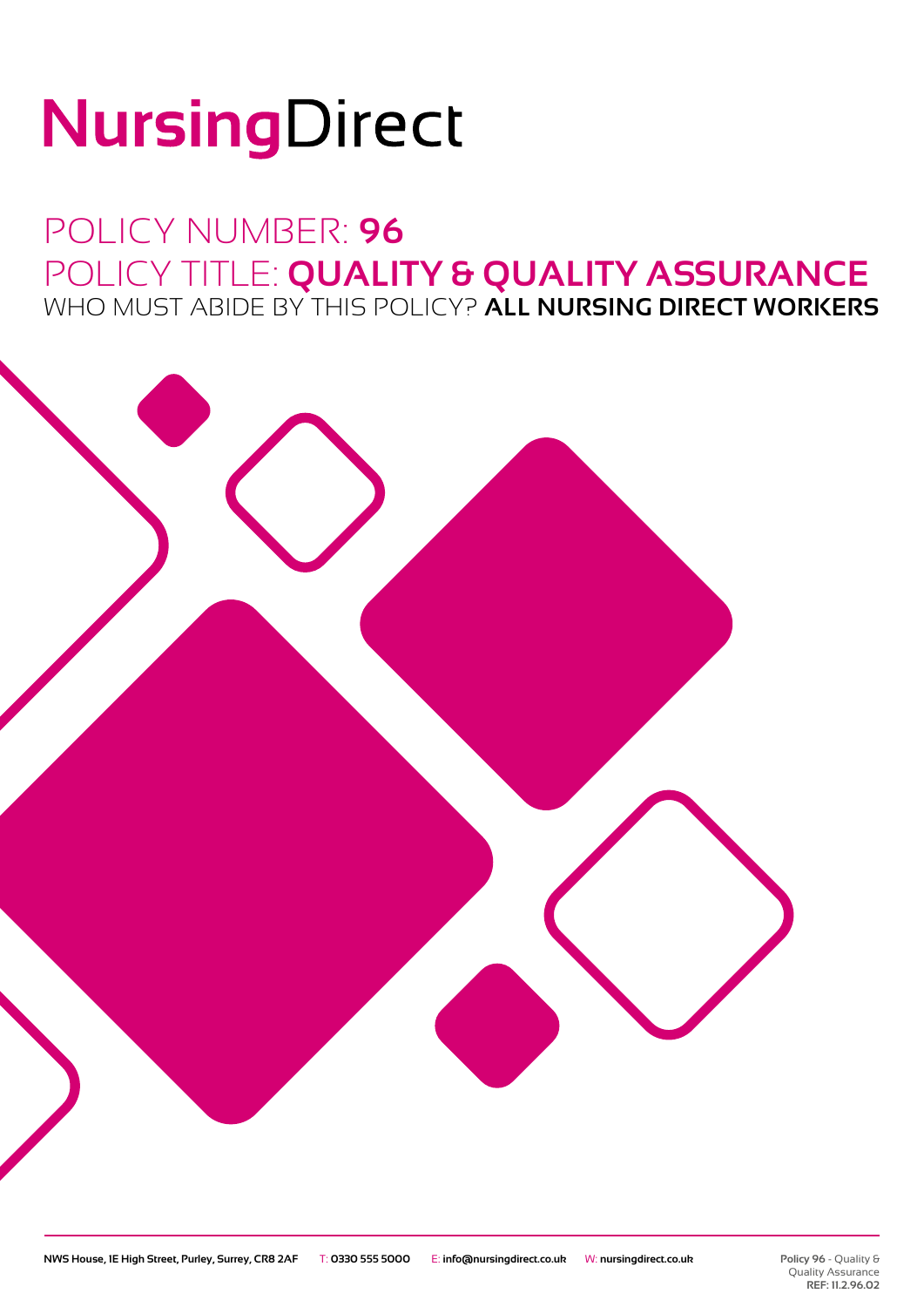#### QUALITY AND QUALITY ASSURANCE

#### **SUMMARY**

This policy details the quality and quality assurance processes the service will adopt to maintain its standards and continual improvement.

#### **Relevant Legislation**

- The Care Act 2014 • The Health and Social Care Act 2008 (Regulated Activities) Regulations 2014
- Health and Social Care Act 2008 (Registration and Regulated Activities) (Amendment) Regulations 2015
- Health and Safety at Work etc. Act 1974
- Human Rights Act 1998
- Mental Capacity Act 2005
- Data Protection Act 2018

#### **UNDERPINNING KNOWLEDGE**

• Author: NICE, (2016), Home Care for Older People. [Online] Available from:

*www.nice.org.uk/guidance/qs123* [Accessed: 5/3/2020]

- Author: The Kings Fund, (2014), Managing Quality in Community Health Care Services. [Online] Available from: *www.kingsfund.org.uk/sites/default/files/field/field\_publication\_file/managing-qualityin-community-health-care-services.pdf* [Accessed: 5/3/2020]
- Author: Skills for Care, (2015), Effective Supervision in Adult Social Care Summary. [Online] Available from:

*www.skillsforcare.org.uk/Documents/Learning-and-development/Effective-supervision/ Effective-supervision-in-adult-social-care-Summary.pdf* [Accessed: 5/3/2020]

#### **EQUALITY IMPACT ASSESSMENT**

Equality analysis has been undertaken, this statement is a written record that demonstrates that we have shown due regard to the need to eliminate unlawful discrimination, advance equality of opportunity and foster good relations with respect to the characteristics protected by equality law.

#### **Purpose**

**1.1** To set out how Nursing Direct intends to achieve continuous improvement in all services, reflecting national and local requirements as well as the priorities of Nursing Direct.

**1.2** To ensure the consistent delivery of safe, effective care that results in a positive Service User experience.

To support Nursing Direct in aligning practice to the CQC inspection framework.

| <b>CARING</b>     | C2: How does the service support people to<br>express their views and be actively involved<br>in making decisions about their care,<br>support and treatment as far as possible? |
|-------------------|----------------------------------------------------------------------------------------------------------------------------------------------------------------------------------|
| <b>RESPONSIVE</b> | R2: How are people's concerns and<br>complaints listened and responded to and<br>used to improve the quality of care?                                                            |
| <b>SAFE</b>       | S3: How does the service make sure that<br>there are sufficient numbers of suitable staff<br>to support people to stay safe and meet<br>Their needs?                             |
| <b>WELL-LED</b>   | W2: Does the governance framework ensure<br>that responsibilities are clear and that<br>quality performance, risks and regulatory<br>requirements are understood and managed?    |

To meet the legal requirements of the regulated activities that Nursing Direct is registered to provide:

- The Care Act 2014
- The Health and Social Care Act 2008 (Regulated Activities) Regulations 2014
- Health and Social Care Act 2008 (Registration and Regulated Activities) (Amendment) Regulations 2015
- Health and Safety at Work etc. Act 1974
- Human Rights Act 1998
- Mental Capacity Act 2005
- Data Protection Act 2018

#### **SCOPE**

#### **The following roles may be affected by this policy:**

- Permanent staff, temporary workers
- Service Users • Family
- Advocates
- Commissioners
- External health professionals
- Local Authorities
- NHS

#### **Objectives**

To confirm the commitment of Nursing Direct to quality and ensuring that robust governance processes exist, which meet the needs of its Service Users, its employees, temporary workers, the Care Quality Commission and other key stakeholders.

To demonstrate that the provision of evidence-based best practice underpins all activity within Nursing Direct and its processes are benchmarked against NICE guidelines and other best practice guidance.

#### **POLICY**

The aim of Nursing Direct is to deliver safe, caring, efficient and highquality Care services which fully integrate quality, performance and governance as detailed in its vision and values.

Nursing Direct will ensure that there is effective governance in place, including assurance and auditing systems and processes. These will assess, monitor and drive improvement in the quality and safety of the services provided, including the quality of the experience for Service Users. The systems and processes will also assess, monitor and mitigate any risks relating to the health, safety and welfare of Service Users and others.

Nursing Direct is committed to ensuring that it continually evaluates and seeks to improve its governance and auditing practice.

Nursing Direct recognises that a quality service is one that takes account of the needs and circumstances of each Service User. A quality service ensures that Care services are accessible, appropriate, safe and effective for all including protected characteristic groups. We also believe that workplaces must be free from discrimination so that staff and temporary workers can thrive and deliver excellence.

Nursing Direct will anticipate and be responsive to the changing needs of our diverse Service Users and the changing needs within their local community. We are committed to providing the best possible Service User Care and value the professionalism of our staff and temporary workers.

Nursing Direct will ensure that necessary resources are available to monitor key performance indicators. This data will be used to inform management decisions which support the delivery of quality services, ongoing quality improvement and business planning decisions.

#### **Within Nursing Direct, key individuals with the appropriate skills, experience, and knowledge will be identified to have responsibility for the following:**

- Implementation of quality procedures and systems.
- Meeting legal, regulatory and contractual compliance.
- Auditing of the service.
- Collation of data and information to monitor performance against agreed quality standards.
- Listening and responding to Service User concerns, feedback and views.
- Listening and responding to concerns raised by Nursing Direct staff, temporary workers, and other key stakeholders.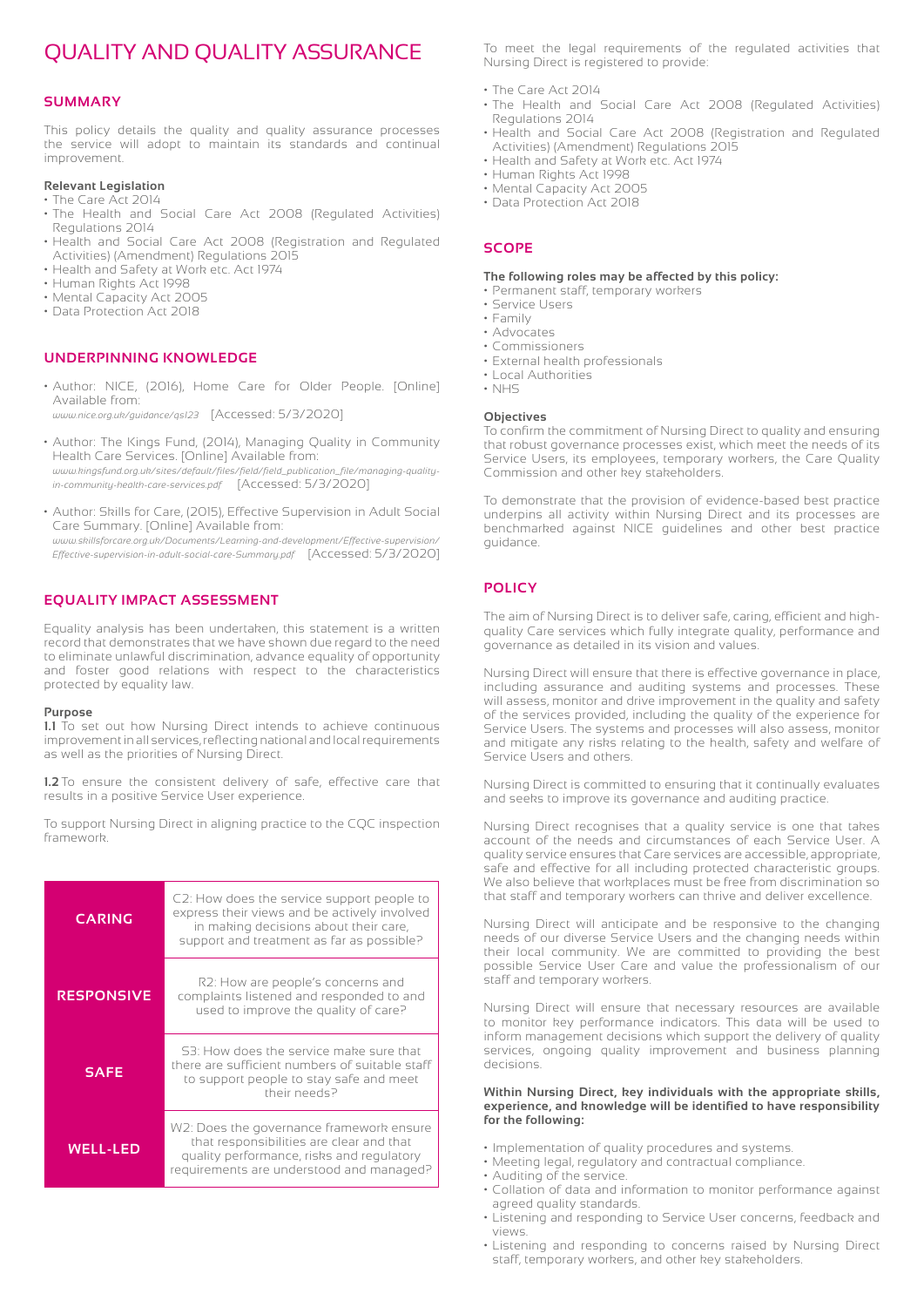#### **The Registered Manager has overall responsibility for:**

- Ensuring there is ongoing compliance with regulatory and contractual requirements.
- Ensuring compliance with policies and procedures.
- Ensuring there are sufficient numbers of staff and temporary workers with suitable skills, experience and knowledge to deliver safe Care and maintain a high-quality service.
- Reviewing and learning from accidents, incidents (including safeguarding), complaints and sharing this learning with staff.
- Seeking feedback from Service Users and stakeholders.
- Acting on results of audits and reviews of the service.
- Developing systems to achieve continuous improvement.
- Collation, reporting and using data to inform stakeholders of the quality of the service.
- Promoting a supportive, transparent culture where The Galago Group can learn from any mistakes.
- Collaborative working with commissioners, Local Authorities and Clinical Commissioning Groups (CCGs).

#### **PROCEDURE**

#### **Nursing Direct Quality Framework**

Nursing Direct will embed a quality framework that includes:

- Clearly defined quality objectives that are specific, measurable, achievable and time-sensitive.
- Ensuring a person-centred approach to the Care of each Service User.
- Enabling the Service Users we Care for to set their personal objectives and involving them in the review process.
- Setting targets that are focused on meeting the needs of our Service Users, our business and other stakeholders.
- An organisational structure that identifies who provides vision and direction within Nursing Direct.
- An implemented, up-to-date suite of policies and procedures that are evidence-based, reflect best practice and the needs of Nursing Direct, and dovetail with any contractual requirements. Regular audit cycles in place to ensure compliance.
- A robust **Business Plan** that details the **strategic priorities** for the next five years.
- Personal development plans, supervision, and appraisal systems for staff and temporary workers to ensure that they have the relevant skills, knowledge and expertise.
- The use of effective communication tools to minimise any internal or external communication barriers.
- An active internal and external audit process with outcomes feeding back into the quality cycle.
- An infrastructure and resources that can support delivery.
- The building of positive relationships with partners and others working in the sector to enable multi-agency working, pooling expertise and resources and working in partnership for the best interest of Service Users.
- A means of evaluating all activity on a continuous basis and using feedback gained to inform the development of services.

#### **SERVICE USERS**

- Nursing Direct will ensure that the principles of privacy, dignity and respect underpin all care delivery. Service Users are at the heart of any Care Planning and (with their consent) family or someone who can advocate on their behalf will be involved.
- All Service Users have a person-centred Care Plan that meets their needs, expectations and wishes, created (where possible) before their Care starts.
- Care Plans will be reviewed within 6 weeks of Care starting, and at least once a year.
- Nursing Direct must ensure that risk assessments and Care Plans are reviewed when needs change, when there is an incident, concern or near miss, within 6 weeks of Care commencing and at least annually.
- Nursing Direct will ensure that Service Users know how to raise concerns, share their views and how to get involved with shaping service delivery.
- Nursing Direct must audit the consistency and reliability of Care and take remedial action where required.
- Nursing Direct must ensure that principles of privacy, dignity and respect underpin all Care delivery, and this will be audited.

#### **Staff and Temporary Workers**

- Recruitment ensures that the right people are recruited for the right job.
- Recruitment ensures that all pre-employment checks are undertaken and documents are held in line with Data Protection requirements.

• Nursing Direct ensures that all staff have regular supervision. New staff will undergo supervision more frequently and where concerns arise about any member of staff, supervision frequency will increase

#### **CULTURE**

The Registered Manager will promote a culture that is open, honest, transparent, safe and caring. The Registered Manager will ensure that:

- Staff are given the opportunity to take part in surveys that are anonymised, collated and used to determine levels of engagement, motivation, commitment and empowerment.
- Processes support a person-centred, 'fair blame' culture that actively encourages Service Users, their family or Care Workers to report their concerns.
- Whistle-blowing and Safeguarding Policies and Procedures are widely publicised and complement the Local Authorities, CCG's and other service users procedures.
- A learning culture is promoted, with audit and investigation outcomes being disseminated to staff, so that lessons can be learnt and measures put in place to ensure that practice is adjusted to minimise the risk of recurrence.
- Any audits that result in identified actions will be implemented in a timely, supportive manner.

#### **Policies and Procedures**

- Staff and temporary workers can access policies and procedures from their managers, and from the company website.
- Policies and procedures are reviewed annually, with a 6 monthly check for updated legislation, policies are circulated to staff and temporary workers, changes are cascaded.

#### **TRAINING**

- Training and Development is given high priority for all staff and temporary workers within Nursing Direct, to ensure a knowledgeable and competent workforce.
- An environment of continuous learning enables the development and review of practice and systems in the light of research, good practice and evidence-based care.
- Training is reviewed as part of root cause analysis and lessons learnt when things go wrong and mechanisms put in place to ensure any gaps in training are closed.

#### **AUDIT**

The Registered Manager or delegated other will undertake monthly quality control audits and reviews of their service as dictated by the quality framework. These service reviews will include the following umbrella terms:

- Financial transactions
- Health and safety
- Accidents and incidents
- Safeguarding
- Compliments, concerns, and complaints
- Service User and staff feedback
- Infection control
- Care and safety performance, e.g. Care documentation, medicine management, nutrition, skin integrity
- Home visit spot checks
- Thematic audits and national audits will also be used to provide focused reviews of quality Results will be analysed and used to:
	- Develop action plans to improve practice
	- Inform quality initiatives and review of Nursing Direct strategy.
	- Inform supervisions, training and performance management where necessary.

This does not replace any additional, more frequent quality assurance checks that are completed as locally agreed by Nursing Direct.

#### **CORPORATE SOCIAL RESPONSIBILITY**

Nursing Direct is a socially responsible business and we recognise the active role we can play in helping to build happier and healthier communities by:

• Ensuring ethical purchasing with due diligence carried out on our supply chains.